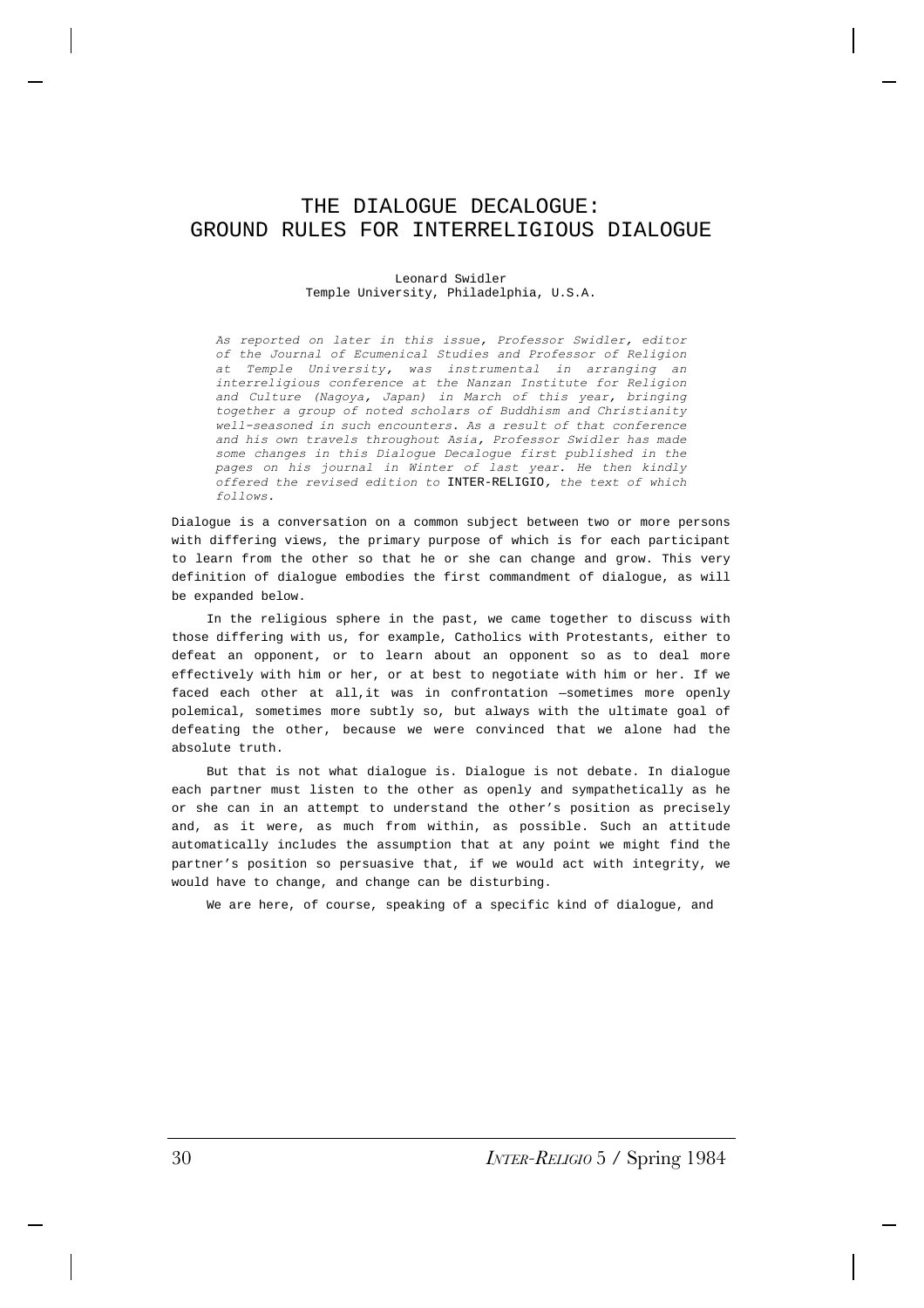interreligious dialogue. To have such, it is not sufficient that the dialogue partners discuss a religious subject. To have such, it is not sufficient that the dialogue partners discuss a religious subject. Rather, they must come to the dialogue as persons somehow significantly identified with a religious community. If I were neither a Buddhist nor a Christian, for example, I could not participate as a "partner" in a Buddhist—Christian Interreligious dialogue, though I might listen in, ask some questions for information, and make some helpful comments.

It is obvious that interreligious dialogue is something new under the sun. We could not conceive of it, let alone do it in the past. How, then, can we effectively engage in this new thing? The following are some basic ground rules, or "commandments," of interreligious dialogue that must be observed if dialogue is actually to take place. These are not theoretical rules, or commandments given from "on high," but ones that have been learned from hard experience.

**FIRST COMMANDMENT:** *The primary purpose of dialogue is to change and grow in the perception and understanding of reality* and then to act accordingly. Minimally, the very fact that I learn that my dialogue partner believes "this" rather than "that" proportionally changes my attitude toward her;and a change in my attitude is a significant change in me. We enter into dialogue so that we can learn, change, and grow, not so we can force change on the other, as one hopes to do in debate —a hope which is realized in inverse proportion to the frequency and ferocity with which debate is entered into. On the other hand, because in dialogue each partner comes with the intention of learning and changing herself, one's partner in fact will also change. Thus the alleged goal of debate, and much more, is accomplished far more effectively by dialogue.

**SECOND COMMANDMENT:** *Interreligious dialogue must be a two-sided project—within each religious community and between religious communities*. Because of the "corporate" nature of interreligious dialogue, and since the primary goal of dialogue is that each partner learn and change himself, it is also necessary that each participant enter into dialogue not only with his partner across the faith line —the Christian with the Buddhist, for example —but also with his coreligionists, with his fellow Christians, to share with them the fruits of the interreligious dialogue. Only thus can the whole community eventually learn and change, moving toward an ever more perceptive insight into reality.

**THIRD COMMANDMENT:** *Each participant must come to the dialogue with complete honesty and sincerity.* It should be made clear in what direction the major and minor thrusts of the tradition move, what the future shifts might be, and, if necessary, where the participant has difficulties with her own tradition. No false fronts have any place in dialogue.

**FOURTH COMMANDMENT:** *Each participant must assume a similar complete honest and sincerity in the other partners.* Not only will the absence of sincerity prevent dialogue from happening, but the absence of the assump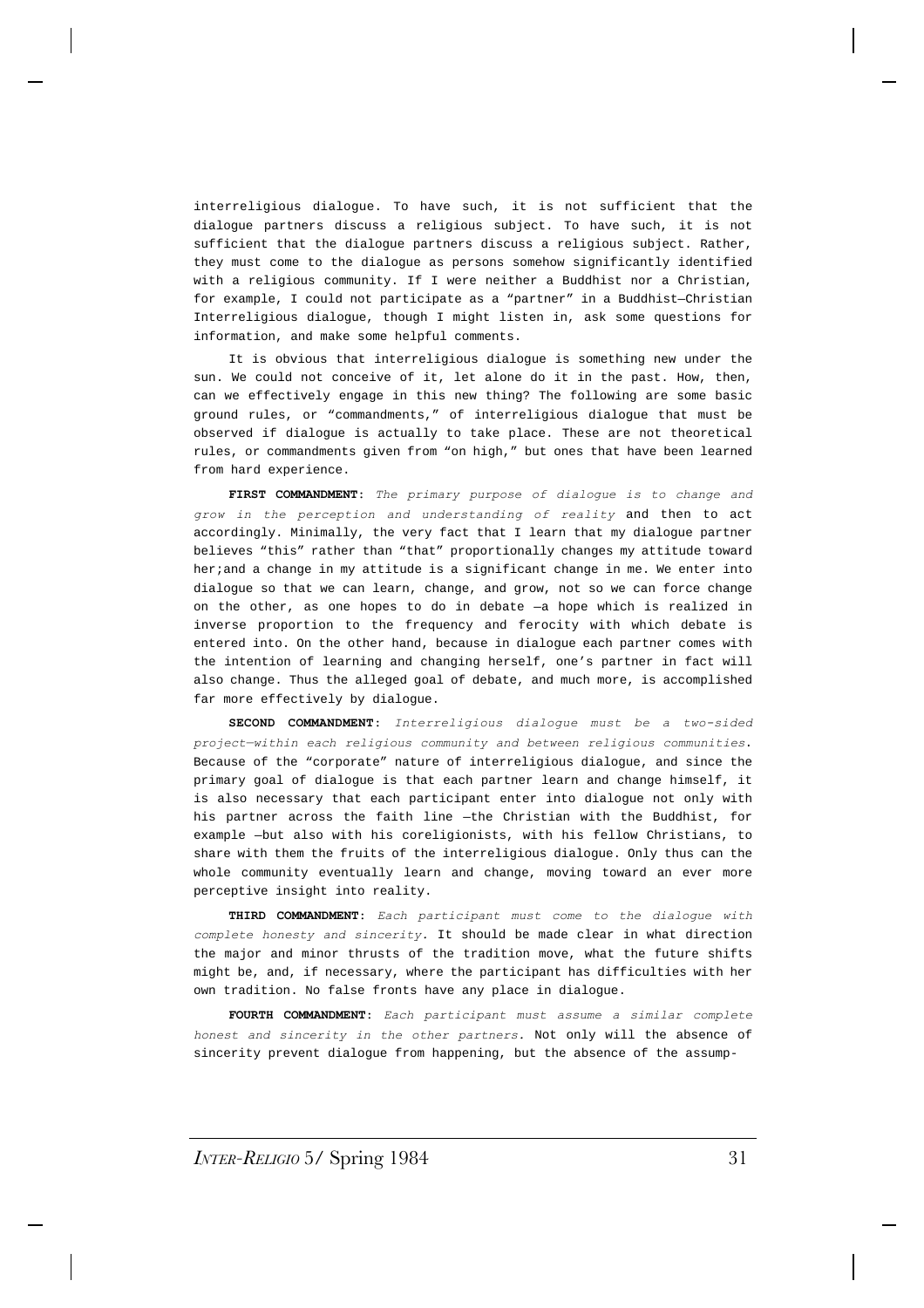tion of the partners' sincerity will do so as well. In brief: no trust, no dialogue.

**FIFTH COMMANDMENT:** *Each participant must define himself.* Only the Buddhist, for example, can define from the inside what it means to be a Buddhist. The rest can only describe what it looks like from the outside. Moreover, because dialogue is a dynamic medium, as each participant learns, he will change and hence continually deepen, expand, and modify his selfdefinition as a Buddhist—being careful to remain in constant dialogue with fellow Buddhists. Thus it is mandatory that each dialogue partner define what it means to be an authentic member of his own tradition.

*Conversely—the one interpreted must be able to recognize herself in the interpretation.* This is the golden rule of interreligious hermeneutics, as has been often reiterated by the "apostle of interreligious dialogue," Raimundo Panikkar. For the sake of understanding, each dialogue participant will naturally attempt to express for herself what she thinks is the meaning of the partner's statement; the partner must be able to recognize herself in that expression. The advocate of "a world theology," Wilfred Cantwell Smith, would add that the expression must also be verifiable by critical observers who are not involved.

**SIXTH COMMANDMENT:** *Each participant must come to the dialogue with no hard-and-fast assumptions as to where the points of disagreement are.* Rather, each partner should not only listen to the other partner with openness and sympathy but also attempt to agree with the dialogue partner as far as is possible while still maintaining integrity with his own tradition; where he absolutely can agree no further without violating his own integrity, precisely there is the real point of disagreement—which most often turns out to be different from the point of disagreement that was falsely assumed ahead of time.

**SEVENTH COMMANDMENT:** *Dialogue can take place only between equals, or par cum pari* as Vatican II put it. This means that not only can there be no dialogue between a skilled scholar and a "person in the pew" type (at most there can only be a garnering of data in the manner of an interrogation(, but also there can be no such thing as a one-way dialogue. Both must come to learn from each other. Therefore, for example, if the Christian views Buddhism as inferior, or the Buddhist views Christianity as inferior, there will be no dialogue. If authentic interreligious dialogue between Buddhists and Christians, for example, is to occur, then both the Christian and the Buddhist must come mainly to learn from each other; only then will it be "equal with equal," par cum pari.

**EIGHTH COMMANDMENT**: *Dialogue can take place only on the basis of mutual trust.* Although interreligious dialogue must occur with some kind of "corporate" dimension, that is, the participants must be involved as members of a religious community—for instance, as Buddhists or Hindus—it is also fundamentally true that it is only persons who can enter into dialogue. But a dialogue among persons can be built only on personal trust. Hence it is wise